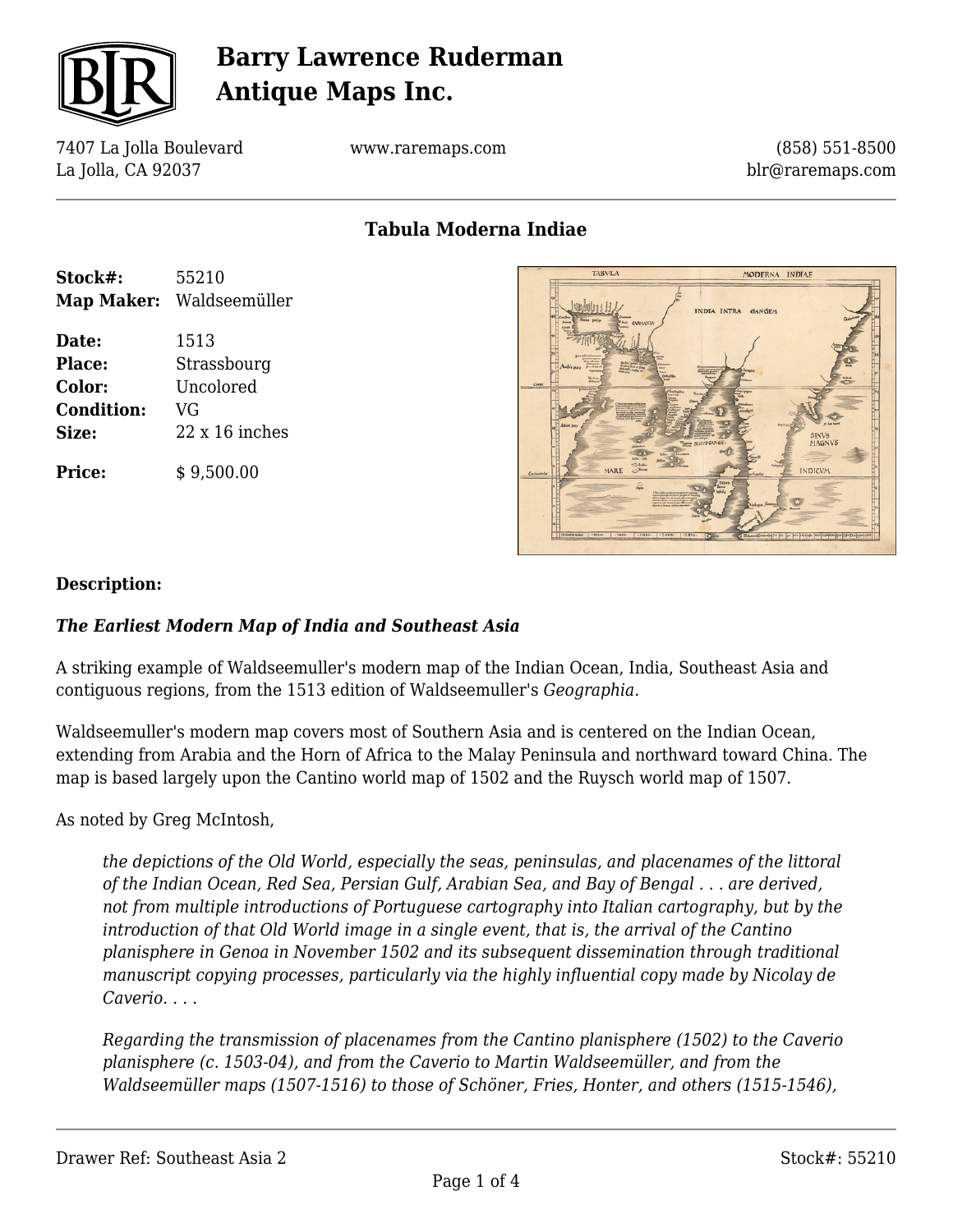

7407 La Jolla Boulevard La Jolla, CA 92037

www.raremaps.com

(858) 551-8500 blr@raremaps.com

### **Tabula Moderna Indiae**

*not only can we track, via placenames, inscriptions, and iconography, the maps-as-texts over a period of time, and not only can we see in each map the outcome or end result of a particular instance of the copying of large portions of manuscript text (placenames), but we can also watch some of the copying process by each individual mapmaker as it unfolds.*

The map is considered by some (see Suarez, Early Mapping of Southeast Asia) to be the first modern map of Asia. Cartographically, the map draws heavily from the Portuguese discoveries first documented on Cantino's map. The Waldseemüller map follows the Cantino delineation with an arrow-shaped Indian subcontinent and a Malay peninsula, which is greatly exaggerated and extends too far south. Burden catalogs the map as follows:

*THE FIRST MODERN MAP DEVOTED TO ASIA. . . .Printed by Joannes Schott it is famous for including twenty modern or non-Ptolemaic maps. This map of Asia is one of the highlights of the work.* 

*The cartography can be seen to derive from the portolan world map by Nicolo Caveri (Canerio) of Genoa dated c.1505 and surviving today in the Bibliotheque Nationale, Paris. . . . This it is believed was made in Portugal, based on the fact that much of the nomenclature is Portuguese, that many Italian cartographers were working there at the time and the fact that its cartography is closely derived from the earliest confidently dated portolan to depict America; the Alberto Cantino of 1502. We know quite confidently of the origin of the Cantino ... 'The return of two of Gaspar's vessels to Lisbon in the autumn of 1502 was witnessed by Alberto Cantino, an Italian diplomat in the employ of the Duke of Ferrara. At the latter's request, he had an unknown cartographer clandestinely make a beautiful world map . . . . Preserved today in the Biblioteca Estense, Modena, Italy ... Cantino personally carried it to Genoa in November 1502, where it was entrusted to be sent on to the Duke. It remained in the house of Este, in Ferrara, until 1592 when the entire library was transferred to Modena after Pope Clement VIII stripped Cesare d'Este of his duchy.' This fascinating product of espionage has just as interesting a story to tell about its rediscovery. 'At some point it was used to cover a screen. Unfortunately to achieve this a strip was removed from the top. This appears to have contained some kind of title, as the remains of some of the descender characters can still be seen. The map was stolen from the palace during a populist outbreak in 1859. A few years later Signor Boni, the librarian of the Biblioteca Estense, happened to pass a pork butcher's shop in the Via Farini where it was still being used as a screen. He bought it, removed it from the screen, and presented it to the Este Library' . .* 

*It is the Caveri map which Waldseemuller is believed to have seen and worked from. This is*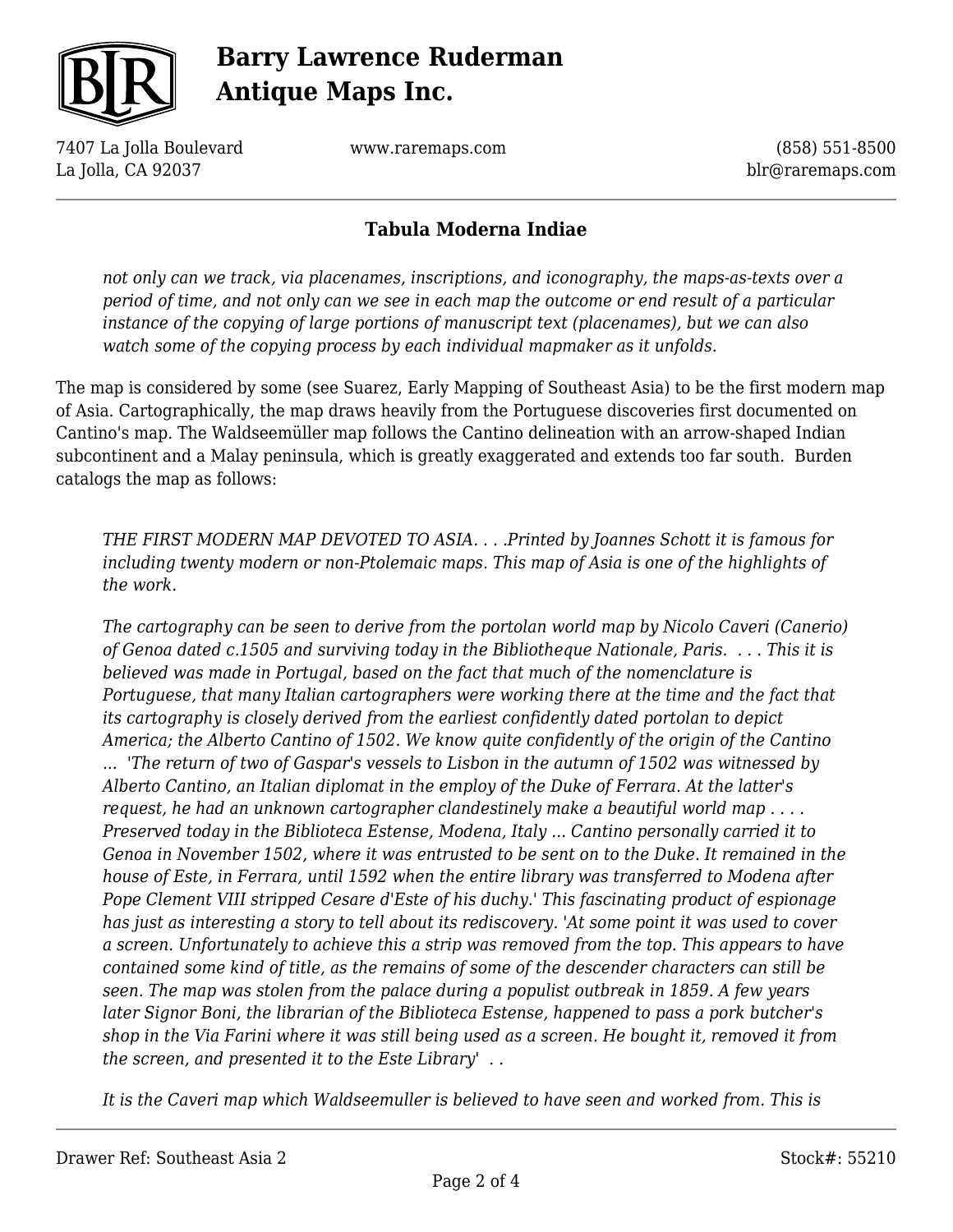

7407 La Jolla Boulevard La Jolla, CA 92037

www.raremaps.com

(858) 551-8500 blr@raremaps.com

### **Tabula Moderna Indiae**

*particularly seen by the fact that it extends further eastwards than the Cantino. Dominating the continent is 'India Intra Gangem' or India within the Ganges. The map displays a portion of the Arabian peninsula in the west including the entire Persian Gulf. The region represented by modern day Iran is named Carmania, an ancient Greek term for a province of the Achaemenid Empire. The prominent Indus River separates it from the recognizable Indian peninsula. Both the Maldives and Sri Lanka can be readily identified offshore. There has been considerable debate on the use of the term Taprobana and its use for Ceylon (Sri Lanka) and or Sumatra which we won't go into here. One of the major representations here is of an open Indian Ocean against the belief of Ptolemy who believed it to be closed. The Portuguese at this time had reached India and were setting their sights on apparently ever greater riches further east. In 1511 they captured Malacca clearly identified on the map near the tip of the peninsula. Suarez describes this portion of the map identifying 'Maitbane' as Martaban, a port at the mouth of the Salween River in Burma. 'Nagaragoy' is Lugor or Nakhon si Thammarat in southern Thailand. Caveri described the region here as bearing 'rubies and other stones of great value'. He states that the peninsula 'is in fact a first attempt to map 'true' Malaya and Indochina, and was probably extrapolated in large part from Arabic textual sources. Some of the nomenclature on the map agrees with Islamic navigational texts'. He goes on to cite the example of 'Timonia' (Pulau Tioman) off the south eastern shore which was not known to the Portuguese at the time but was a regular port of call for Arab and Malay traders since at least c.850.* 

*At the tip of the peninsula is found 'Bargimgapara' or Singapore. Suarez describes the words corruption as coming from 'bahr Singarpura', 'bahr' being the Arab word for land. The earliest known Portuguese reference to Singapore is in a letter to Albuquerque in 1513. It is here as has been demonstrated that Portuguese awareness stops and early cartographers had to rely on the even earlier writings of the likes of Marco Polo. At the north east tip of the south east Asian peninsula can be seen a further smaller one entitled 'fulicandora', this represents what we know of as Indochina.* 

Waldseemuller's map is the first to depict Sinus Magnus as the South China Sea. The small peninsula of 'Fulicandora', located directly above Sinus Magnus, represents the first earliest appearance of Indochina on a printed map.

Sri Lanka and the Indian subcontinent are relatively correct in their sizes. This map is among the earliest documents recording the Portuguese explorations into the Indian Ocean, and is of primary importance in the mapping of the India and Southeast Asia.